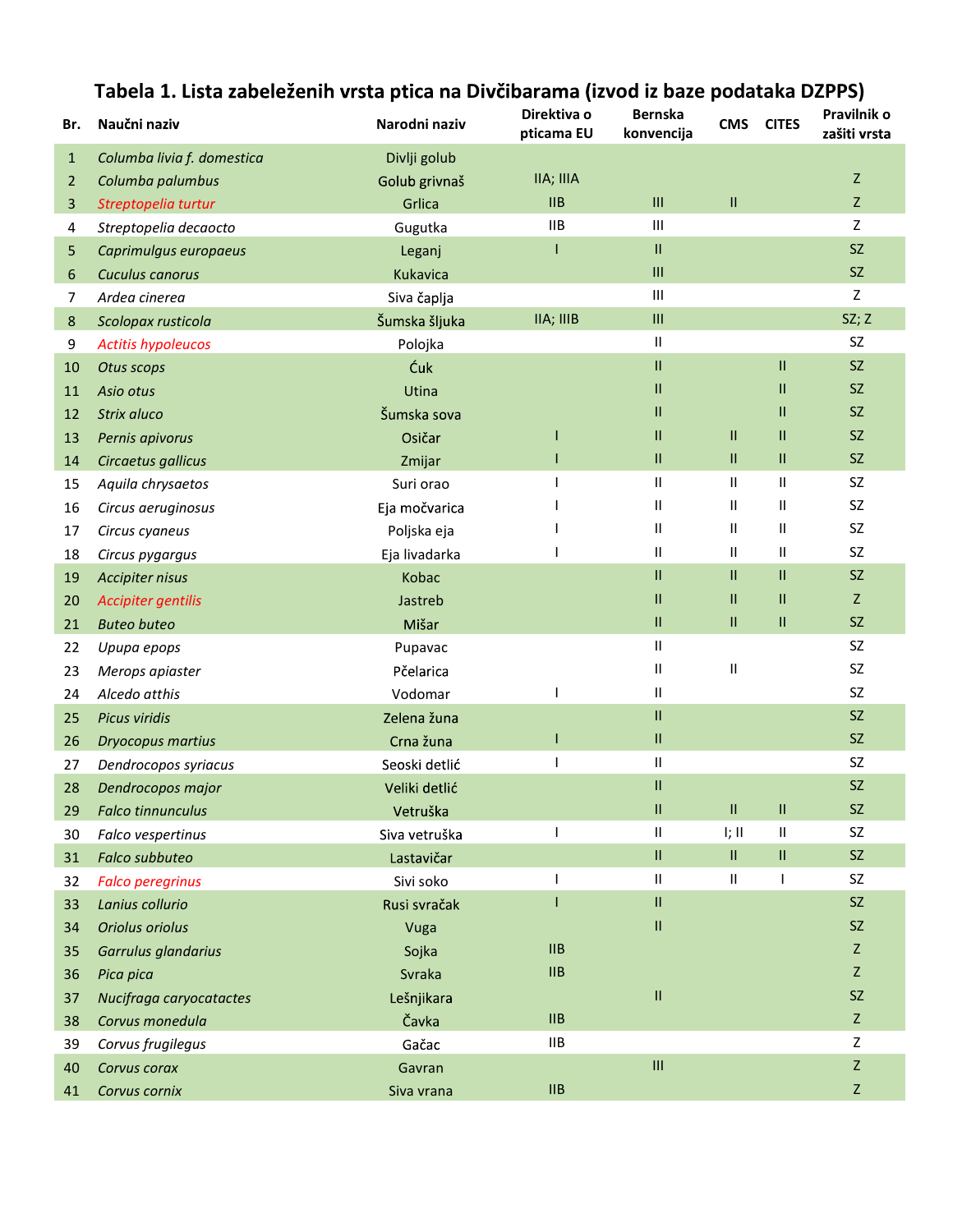| Br. | Naučni naziv             | Narodni naziv         | Direktiva o<br>pticama EU | <b>Bernska</b><br>konvencija | <b>CMS</b> | <b>CITES</b> | Pravilnik o<br>zašiti vrsta |
|-----|--------------------------|-----------------------|---------------------------|------------------------------|------------|--------------|-----------------------------|
| 42  | Parus palustris          | Siva senica           |                           | 11                           |            |              | SZ                          |
| 43  | Parus montanus           | Planinska siva senica |                           | Ш                            |            |              | SZ                          |
| 44  | Parus ater               | Jelova senica         |                           | П.                           |            |              | SZ                          |
| 45  | Parus cristatus          | Ćubasta senica        |                           | 11                           |            |              | SZ                          |
| 46  | Parus major              | Velika senica         |                           | 11                           |            |              | SZ                          |
| 47  | Parus caeruleus          | Plava senica          |                           | Ш                            |            |              | SZ                          |
| 48  | Hirundo rustica          | Seoska lasta          |                           | 11                           |            |              | SZ                          |
| 49  | Hirundo daurica          | Daurska lasta         |                           | Ш                            |            |              | <b>SZ</b>                   |
| 50  | Delichon urbicum         | Gradska lasta         |                           | Ш                            |            |              | <b>SZ</b>                   |
| 51  | Aegithalos caudatus      | Dugorepa senica       |                           | 11                           |            |              | SZ.                         |
| 52  | Alauda arvensis          | Poljska ševa          |                           | 11                           |            |              | SZ                          |
| 53  | Lullula arborea          | Šumska ševa           |                           | $\mathbf{III}$               |            |              | SZ                          |
| 54  | Phylloscopus collybita   | Obični zviždak        |                           | 11                           |            |              | SZ                          |
| 55  | Phylloscopus sibilatrix  | Šumski zviždak        |                           | 11                           |            |              | <b>SZ</b>                   |
| 56  | Sylvia atricapilla       | Crnoglava grmuša      |                           | 11                           |            |              | SZ                          |
| 57  | Sylvia communis          | Obična grmuša         |                           | 11                           |            |              | SZ                          |
| 58  | Sylvia curruca           | Grmuša čavrljanka     |                           | Ш.                           |            |              | SZ                          |
| 59  | Regulus regulus          | Kraljić               |                           | 11                           |            |              | SZ                          |
| 60  | Regulus ignicapilla      | Vatroglavi kraljić    |                           | 11                           |            |              | SZ                          |
| 61  | Troglodytes troglodytes  | Carić                 |                           | 11                           |            |              | SZ                          |
| 62  | Sitta europaea           | <b>Brgljez</b>        |                           | 11                           |            |              | SZ                          |
| 63  | Certhia familiaris       | Kratkokljuni puzić    |                           | 11                           |            |              | SZ                          |
| 64  | Certhia brachydactyla    | Dugokljuni puzić      |                           | 11                           |            |              | SZ                          |
| 65  | <b>Sturnus vulgaris</b>  | Čvorak                | IIB                       |                              |            |              | Z                           |
| 66  | Turdus merula            | Obični kos            | IIB                       | III                          |            |              | SZ                          |
| 67  | <b>Turdus pilaris</b>    | Drozd borovnjak       | IIB                       | III                          |            |              | SZ                          |
| 68  | <b>Turdus philomelos</b> | Drozd pevač           | $\mathsf{IIB}$            | $\mathbf{III}$               |            |              | SZ                          |
| 69  | <b>Turdus viscivorus</b> | Drozd imelaš          | $\mathsf{IIB}$            | $\mathbf{III}$               |            |              | SZ                          |
| 70  | Erithacus rubecula       | Crvendać              |                           | Ш                            |            |              | SZ.                         |
| 71  | Luscinia megarhynchos    | Mali slavuj           |                           | Ш                            |            |              | SZ                          |
| 72  | Phoenicurus ochruros     | Crna crvenrepka       |                           | Ш                            |            |              | SZ                          |
| 73  | Phoenicurus phoenicurus  | Obična crvenrepka     |                           | 11                           |            |              | SZ                          |
| 74  | Saxicola rubetra         | Obična travarka       |                           | Ш.                           |            |              | SZ                          |
| 75  | Saxicola torquatus       | Crnoglava travarka    |                           | 11                           |            |              | SZ                          |
| 76  | Oenanthe oenanthe        | Obična beloguza       |                           | Ш                            |            |              | SZ                          |
| 77  | Muscicapa striata        | Siva muharica         |                           | П,                           |            |              | SZ                          |
| 78  | Cinclus cinclus          | Vodenkos              |                           | 11                           |            |              | <b>SZ</b>                   |
| 79  | <b>Passer domesticus</b> | Vrabac pokućar        |                           |                              |            |              | Z                           |
| 80  | Passer montanus          | Poljski vrabac        |                           | Ш                            |            |              | Z                           |
| 81  | Prunella modularis       | Popić                 |                           | Ш                            |            |              | SZ                          |
| 82  | Motacilla alba           | Bela pliska           |                           | Ш                            |            |              | <b>SZ</b>                   |
| 83  | Motacilla cinerea        | Potočna pliska        |                           | 11                           |            |              | SZ                          |